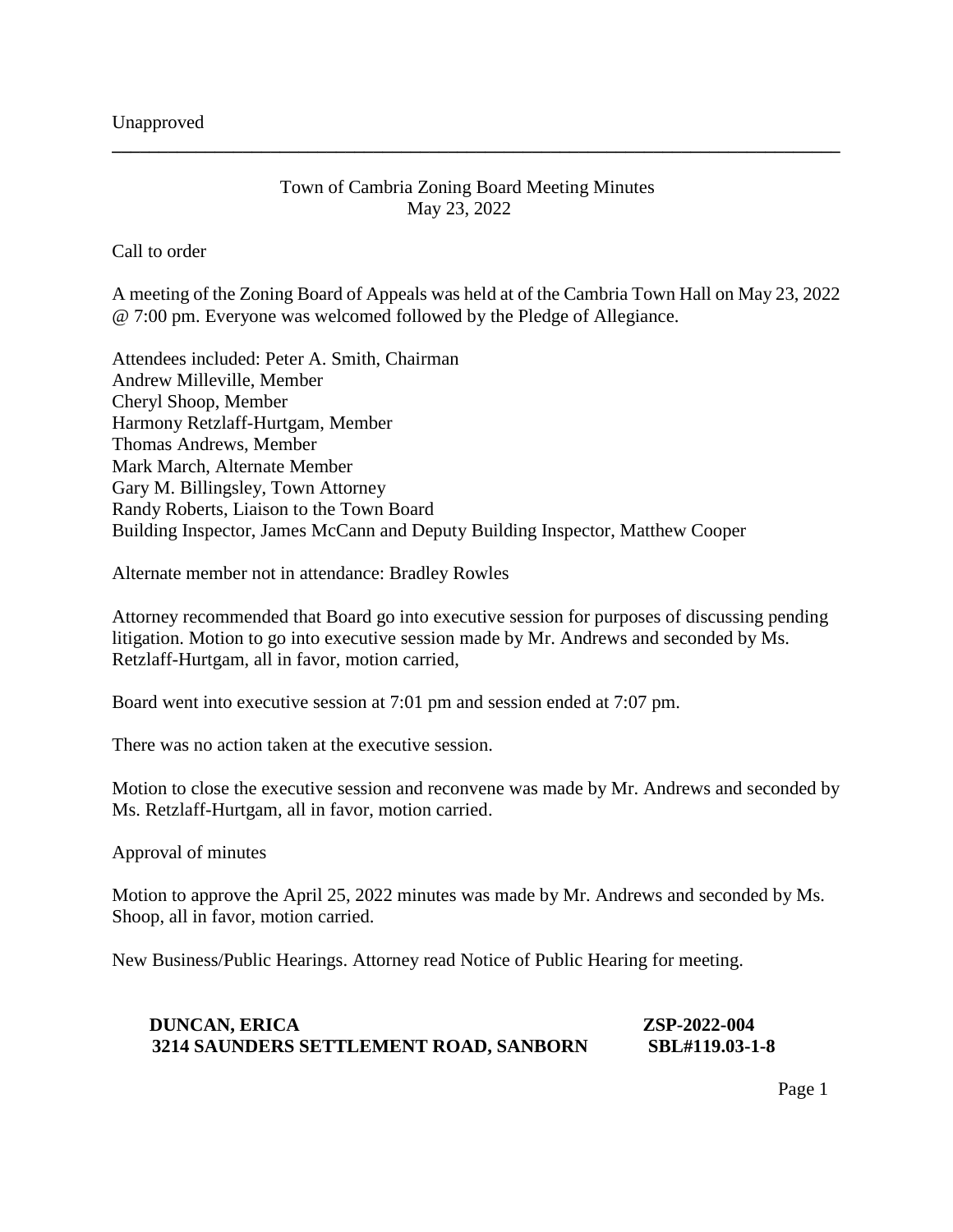Town of Cambria Zoning Board Meeting Minutes May 23, 2022

**\_\_\_\_\_\_\_\_\_\_\_\_\_\_\_\_\_\_\_\_\_\_\_\_\_\_\_\_\_\_\_\_\_\_\_\_\_\_\_\_\_\_\_\_\_\_\_\_\_\_\_\_\_\_\_\_\_\_\_\_\_\_\_\_\_\_\_\_\_\_\_\_\_\_\_\_\_** 

Ms. Duncan is requesting a Special Permit for a private dog kennel for up to five (5) dogs (a coon hound, 2 dachshunds, a mastiff and a basset).

\_\_\_\_\_\_\_\_\_\_\_\_\_\_\_\_\_\_\_\_\_\_\_\_\_\_\_\_\_\_\_\_\_\_\_\_\_\_\_\_\_\_\_\_\_\_\_\_\_\_\_\_\_\_\_\_\_\_\_\_\_\_\_\_\_\_\_\_\_\_\_\_\_\_\_\_\_

Public Hearing was opened.

Shelley Hitzel of 3210 Saunders Settlement Road had several concerns; including what limits on number of dogs would exist if Special Permit is approved? Do laws prohibiting habitual barking apply? Is it a boarding kennel?

Michael Eagan of 3217 Southway Drive also asked if this would be a boarding kennel.

An unsigned letter regarding the application was submitted to the Town. Mr. McCann and attorney confirmed that unsigned letters are not considered at Public Hearings by this Board.

Public Hearing closed.

Mr. Smith stated that he had received a telephone call concerning barking dogs.

Steps that applicant currently takes to minimize impact of barking dogs on neighbors were discussed. Dogs are sometimes taken to work. They are usually kept inside the house.

Possibility of granting Special Permit, but allowing it to eventually expire by attrition of dogs was discussed. Applicant explained that oldest dog, the coon hound, has cancer. It was explained that Special Permit could expire at such time as applicant has three (3) or fewer dogs.

Applicant confirmed that the coon hound makes the most noise. Mr. Andrews stated he is concerned about the noise made when dogs bark. Applicant confirmed that the dogs are sometimes kept in a sun room in the house with open windows when she is not home, and she would discontinue this.

A motion for a Negative Declaration under SEQRA was made by Mr. Andrews and seconded by Mr. Milleville, all in favor, motion carried.

A motion to grant a Special Permit for one (1) year for up to five (5) dogs, with applicant to control barking of dogs and comply with applicable laws, with the number of dogs to be reduced to three (3) dogs by attrition with no replenishment, at which time a Special permit will no longer be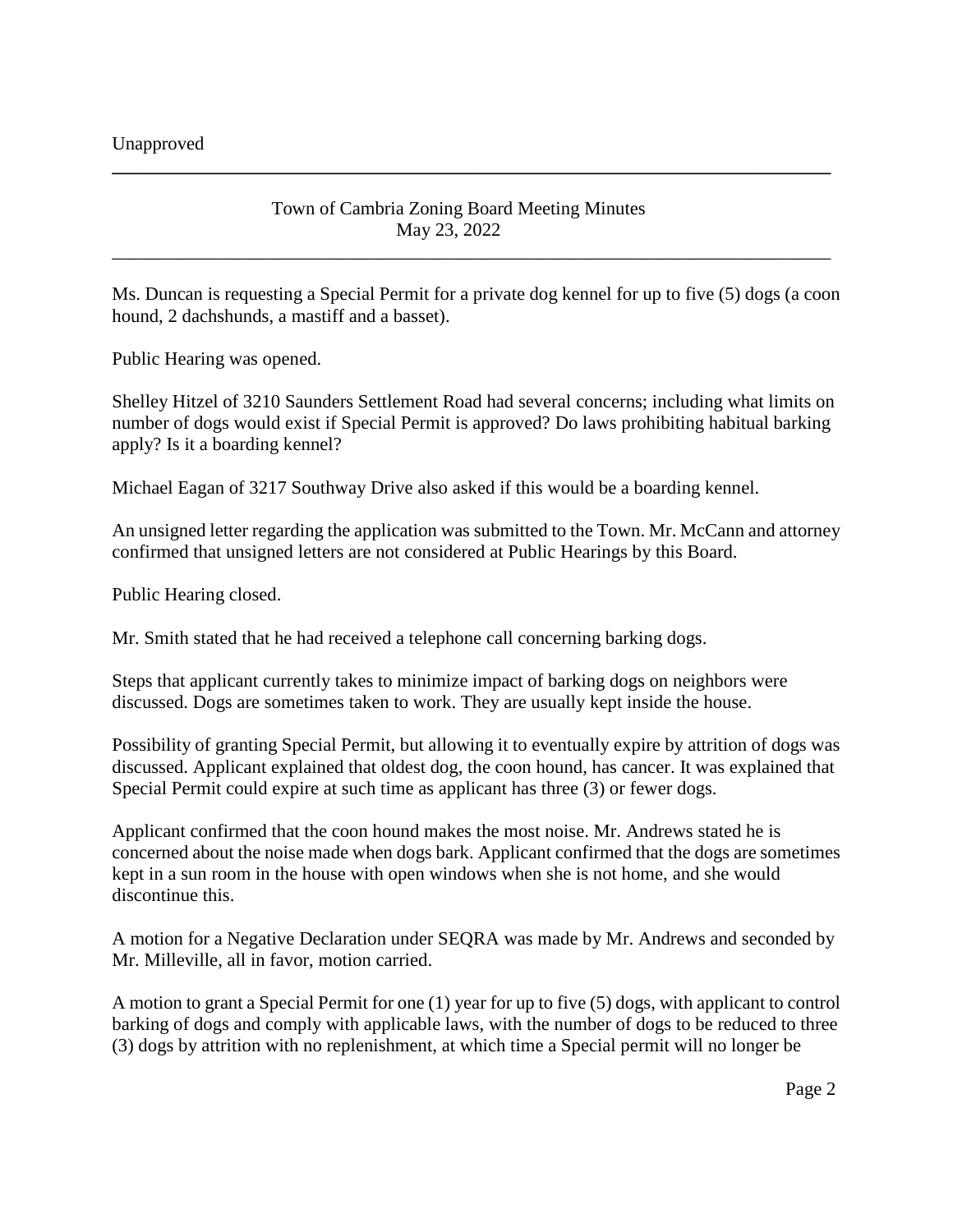### Town of Cambria Zoning Board Meeting Minutes May 23, 2022

required, was made by Mr. Milleville and seconded by Mr. Andrews, all in favor, motion carried.

\_\_\_\_\_\_\_\_\_\_\_\_\_\_\_\_\_\_\_\_\_\_\_\_\_\_\_\_\_\_\_\_\_\_\_\_\_\_\_\_\_\_\_\_\_\_\_\_\_\_\_\_\_\_\_\_\_\_\_\_\_\_\_\_\_\_\_\_\_\_\_\_\_\_\_\_\_\_

\_\_\_\_\_\_\_\_\_\_\_\_\_\_\_\_\_\_\_\_\_\_\_\_\_\_\_\_\_\_\_\_\_\_\_\_\_\_\_\_\_\_\_\_\_\_\_\_\_\_\_\_\_\_\_\_\_\_\_\_\_\_\_\_\_\_\_\_\_\_\_\_\_\_\_\_\_\_

#### **SHANAHAN, BRIAN ZSP-2022-003 4004 BURCH ROAD, RANSOMVILLE SBL# 77.00-1-57**

Mr. Shanahan stated that he would like to construct a small pond and use the fill to raise the elevation for a barn he is planning, to fill in a few low areas on his property, and to create some berms. 826 cubic yards of fill would be generated.

Public Hearing was opened.

There were no comments.

Public Hearing was closed.

Mr. Shanahan was asked if he would be constructing the pond as per the April 5, 2022 letter from Niagara County Soil & Water. He said yes. He was asked if any fill will be removed. He said no.

A motion for a Negative Declaration under SEQRA with a finding that construction of the pond will not cause any environmental damage and that it will not adversely affect drainage was made by Ms. Shoop and seconded by Mr. Andrews, all in favor, motion carried.

A motion to grant a Special Permit to construct said pond in accordance with the April 5, 2022 letter from Niagara County Soil & Water, with no fill to be removed, was made by Mr. Andrews and seconded by Ms. Retzlaff-Hurtgam, all in favor, motion carried.

## **SHANAHAN, BRIAN ZBAV-2022-007 4004 BURCH ROAD, RANSOMVILLE SBL#77.00-1-57**

Mr. Shanahan is requesting a pole barn that would contain 2,400 square feet to store personal items. He wishes to construct it closer to his residence than permitted in order to avoid some Federal wetlands. He acknowledged that he is not permitted to place fill in wetland areas.

Public Hearing was opened.

There were no comments.

Public Hearing closed.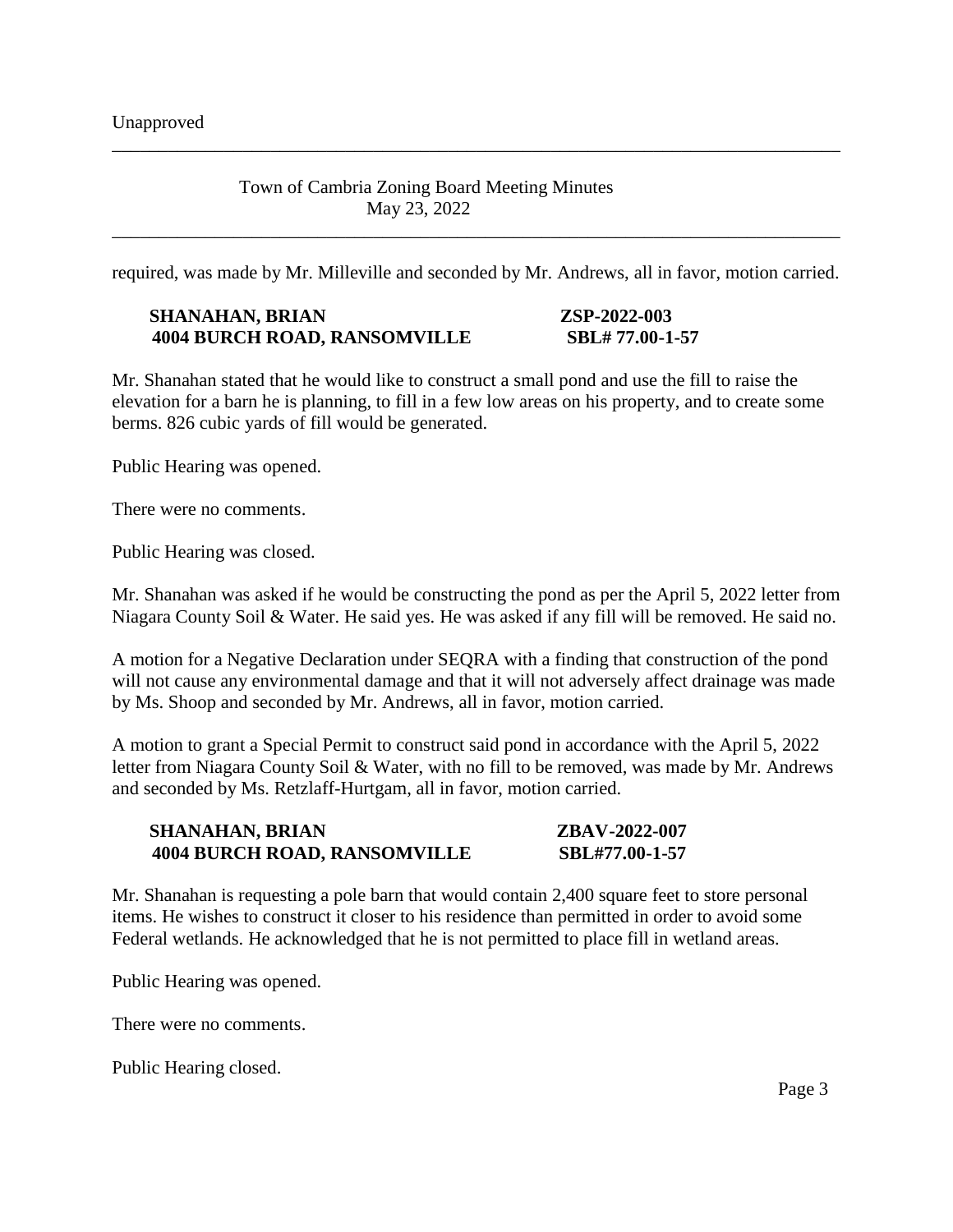Unapproved

Town of Cambria Zoning Board Minutes May 23, 2022

\_\_\_\_\_\_\_\_\_\_\_\_\_\_\_\_\_\_\_\_\_\_\_\_\_\_\_\_\_\_\_\_\_\_\_\_\_\_\_\_\_\_\_\_\_\_\_\_\_\_\_\_\_\_\_\_\_\_\_\_\_\_\_\_\_\_\_\_\_\_\_\_\_\_\_\_\_\_

\_\_\_\_\_\_\_\_\_\_\_\_\_\_\_\_\_\_\_\_\_\_\_\_\_\_\_\_\_\_\_\_\_\_\_\_\_\_\_\_\_\_\_\_\_\_\_\_\_\_\_\_\_\_\_\_\_\_\_\_\_\_\_\_\_\_\_\_\_\_\_\_\_\_\_\_\_\_

Mr. Smith asked applicant if he would be able to reduce size of pole barn to 2,000 square feet and place it at least 25 feet from his residence. He said he could do that, and withdrew his application for an area variance. He was advised to apply for a Building Permit. Attorney and Mr. Milleville stated that based upon his withdrawal, Building Permit application should be able to facilitated.

# **BANKS, SCOTT 2SP-2022-005 5338 BAER ROAD, SANBORN SBL#119.00-1-40**

Mr. Banks is requesting a Special Permit to keep up to ten (10) chickens upon his premises. They would be caged in the southwest corner of his lot. There are no neighbors in the immediate vicinity of the where he would like to keep the chickens.

Public Hearing was opened.

There were no comments.

Public Hearing was closed.

A motion for a Negative Declaration under SEQRA was made by Ms. Shoop and seconded by Mr. Andrews, all in favor, motion carried.

A motion to grant a Special Permit for one (1) year to permit applicant to maintain up to ten (10) chickens in a confined area on the southwest corner of his premises with no roosters was made by Mr. Andrews and seconded by Ms. Retzlaff-Hurtgam, all in favor, motion carried.

### **KULIK, PAVEL 2022-008 5142 BAER ROAD, SANBORN SBL#119.00-1-33**

Mr. Kulik is requesting a pole barn that would contain 2,304 square feet.

Public Hearing was opened.

There were no comments.

Public Hearing closed.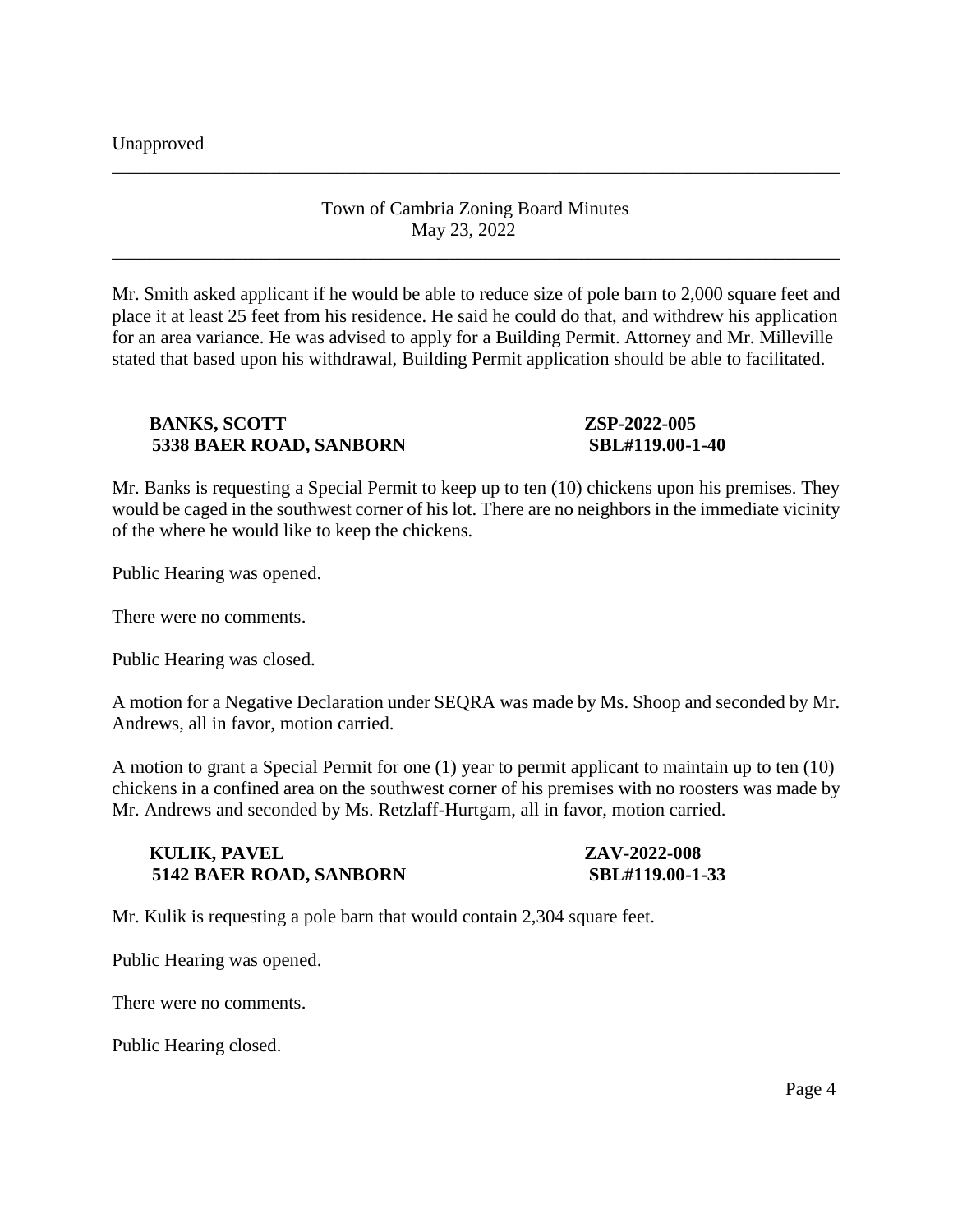# Town of Cambria Zoning Board Minutes May 23, 2022

\_\_\_\_\_\_\_\_\_\_\_\_\_\_\_\_\_\_\_\_\_\_\_\_\_\_\_\_\_\_\_\_\_\_\_\_\_\_\_\_\_\_\_\_\_\_\_\_\_\_\_\_\_\_\_\_\_\_\_\_\_\_\_\_\_\_\_\_\_\_\_\_\_\_\_\_\_\_

\_\_\_\_\_\_\_\_\_\_\_\_\_\_\_\_\_\_\_\_\_\_\_\_\_\_\_\_\_\_\_\_\_\_\_\_\_\_\_\_\_\_\_\_\_\_\_\_\_\_\_\_\_\_\_\_\_\_\_\_\_\_\_\_\_\_\_\_\_\_\_\_\_\_\_\_\_\_

Ms. Shoop asked how big Mr. Kulik's lot was. He said about three (3) acres.

Mr. Smith asked if Mr. Kulik could reduce the size of the proposed pole barn to 2,000 square feet. He said he did not believe it would be a problem and agreed to withdraw his application. He was advised to apply for a Building Permit.

# **JAMES MANNING ZAV-2022-009 5209 UPPER MOUNTAIN ROAD, LOCKPORT SBL#107.00-2-17**

Mr. Manning stated he would like to construct a pole barn in the Escarpment District that would contain 1,280 square feet and be located within 5 feet of his west side lot line, which would allow him to utilize his existing driveway.

Public Hearing was opened.

There were no comments.

Public hearing was closed.

Applicant was asked about large building on adjoining lot that he owns. Discussion took place concerning type of lines, apparently septic or drainage, that were in vicinity of proposed building. Applicant was hoping to avoid the area of these lines, if possible. After further discussion, applicant stated he could meet 10 foot side yard setback requirement.

Motion to approve application for pole barn in Escarpment District with ten (10) foot side yard setback as agreed upon by applicant made by Mr. Milleville and seconded by Mr. Andrews, all in favor, motion carried.

| <b>CODY DEVELOPMENT 2, LLC</b> | ZAV-2022-010   |
|--------------------------------|----------------|
| 3911 RIDGE ROAD, LOCKPORT      | SBL#78.00-1-27 |

Tara Bennett and Michael Montaldo appeared on behalf of applicant for an area variance to permit applicant to reduce the number of parking spaces to 35 from the 72 required spaces for the proposed 10,640 square foot building as required by the Zoning Ordinance. Applicant is proposing construction of a Dollar General, one of approximately 17,000 such stores in the United States. 72 spaces are more than they need. 35 spaces will more than meet their needs at all times of the year,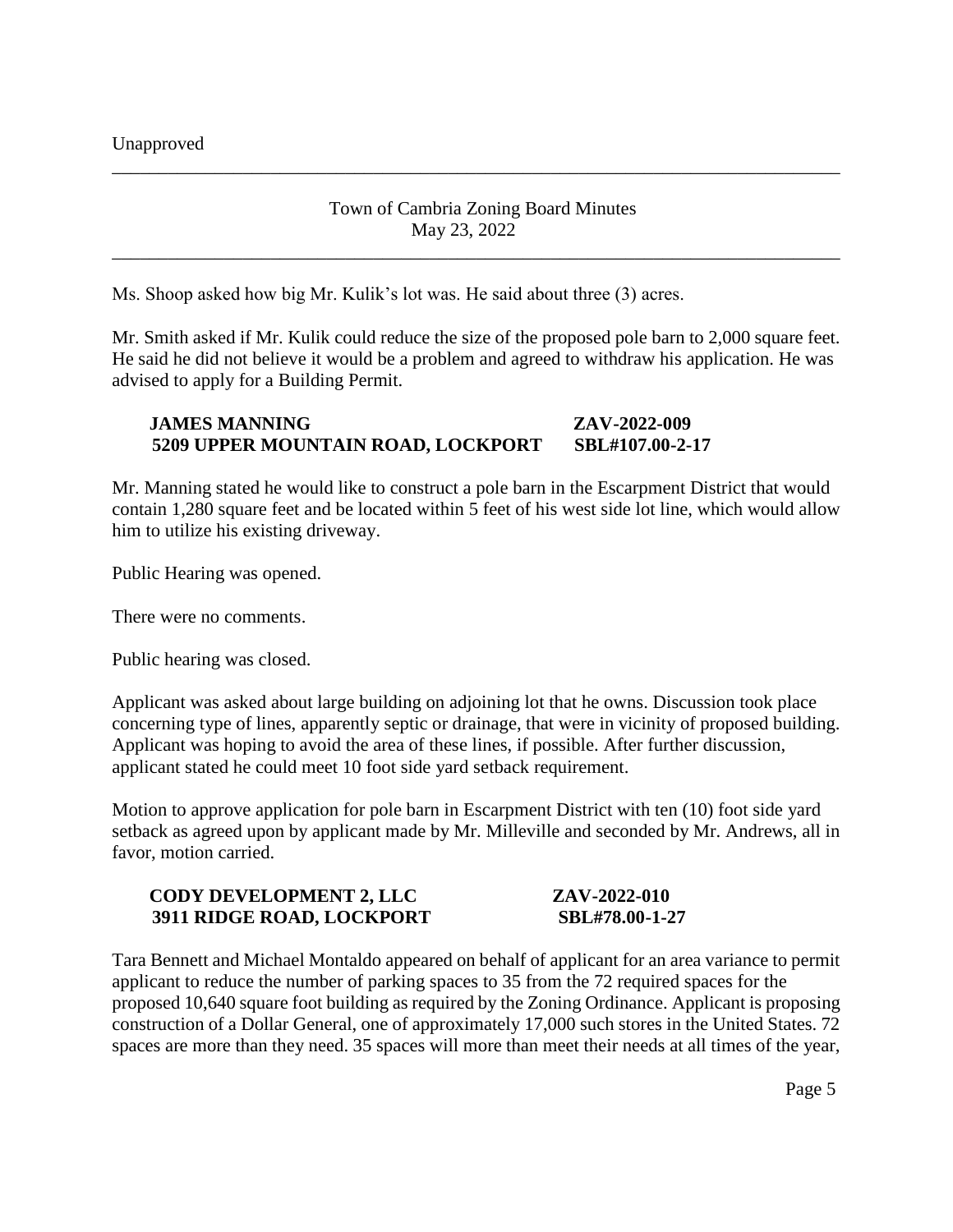Town of Cambria Zoning Board Meeting Minutes May 23, 2022

\_\_\_\_\_\_\_\_\_\_\_\_\_\_\_\_\_\_\_\_\_\_\_\_\_\_\_\_\_\_\_\_\_\_\_\_\_\_\_\_\_\_\_\_\_\_\_\_\_\_\_\_\_\_\_\_\_\_\_\_\_\_\_\_\_\_\_\_\_\_\_\_\_\_\_\_\_\_

\_\_\_\_\_\_\_\_\_\_\_\_\_\_\_\_\_\_\_\_\_\_\_\_\_\_\_\_\_\_\_\_\_\_\_\_\_\_\_\_\_\_\_\_\_\_\_\_\_\_\_\_\_\_\_\_\_\_\_\_\_\_\_\_\_\_\_\_\_\_\_\_\_\_\_\_\_\_

including Christmas, which is the busiest time of the year. These stores customarily have customers who are in and out after making quick purchases of a few items. Fewer parking spaces will result in a smaller paved area, which will minimize the impact on nearby wetlands and will help in the placement of the septic system.

Public Hearing was opened.

Robert and Denise Curto of 3924 Ridge Road spoke in opposition to the project. They reside across the street from the proposed business. They questioned the need for a Dollar General in the proposed location, and stated that the increase in traffic would adversely affect them.

Public Hearing closed.

Mr. Montaldo and Ms. Bennett noted that no gasoline sales are proposed, and that fewer parking spaces will result in the need for less pavement, which is better for the environment. They added that general industry standards recommend 29 parking spaces for this type of business and size of structure. They confirmed that there was extra space for additional parking if the use of the building were to change in the future, and confirmed that the property is zoned Business.

Mr. McCann noted the need for a SWFF Permit, Niagara County Health Department approval for the septic system and the requirement of a Site Plan Review by the Town Planning Board.

Motion was made to approve the area variance to reduce number of required parking spaces from 72 to 35 was made by Mr. Andrews and seconded by Ms. Retzlaff-Hurtgam, all in favor, motion carried.

## **WALKER, KENNETH ZBAV-2022-006 3815 UPPER MOUNTAIN ROAD, SANBORN SBL#106.00-1-41.12**

Mr. Walker wishes to purchase a shed and place same in a location that will be close to his work shop, and will not affect existing poplar and pine trees or his septic system that are in the area behind his residence where such a structure would be permitted to be located by the Zoning Ordinance. The shed will be movable, and would be close to the color of his house.

Public Hearing was opened.

There were no comments.